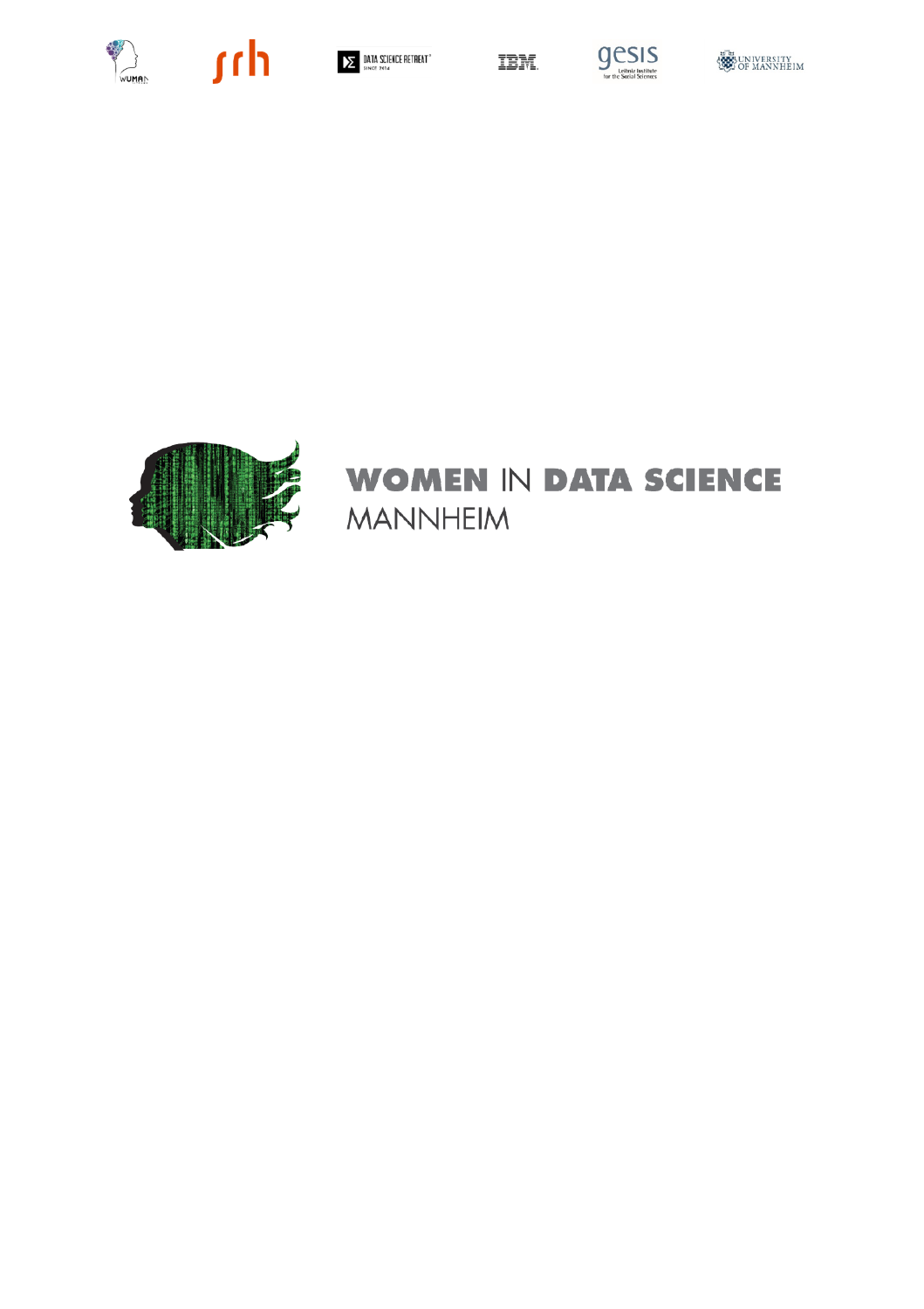











# #WIDS2022TEAM

www.wuman.de/wids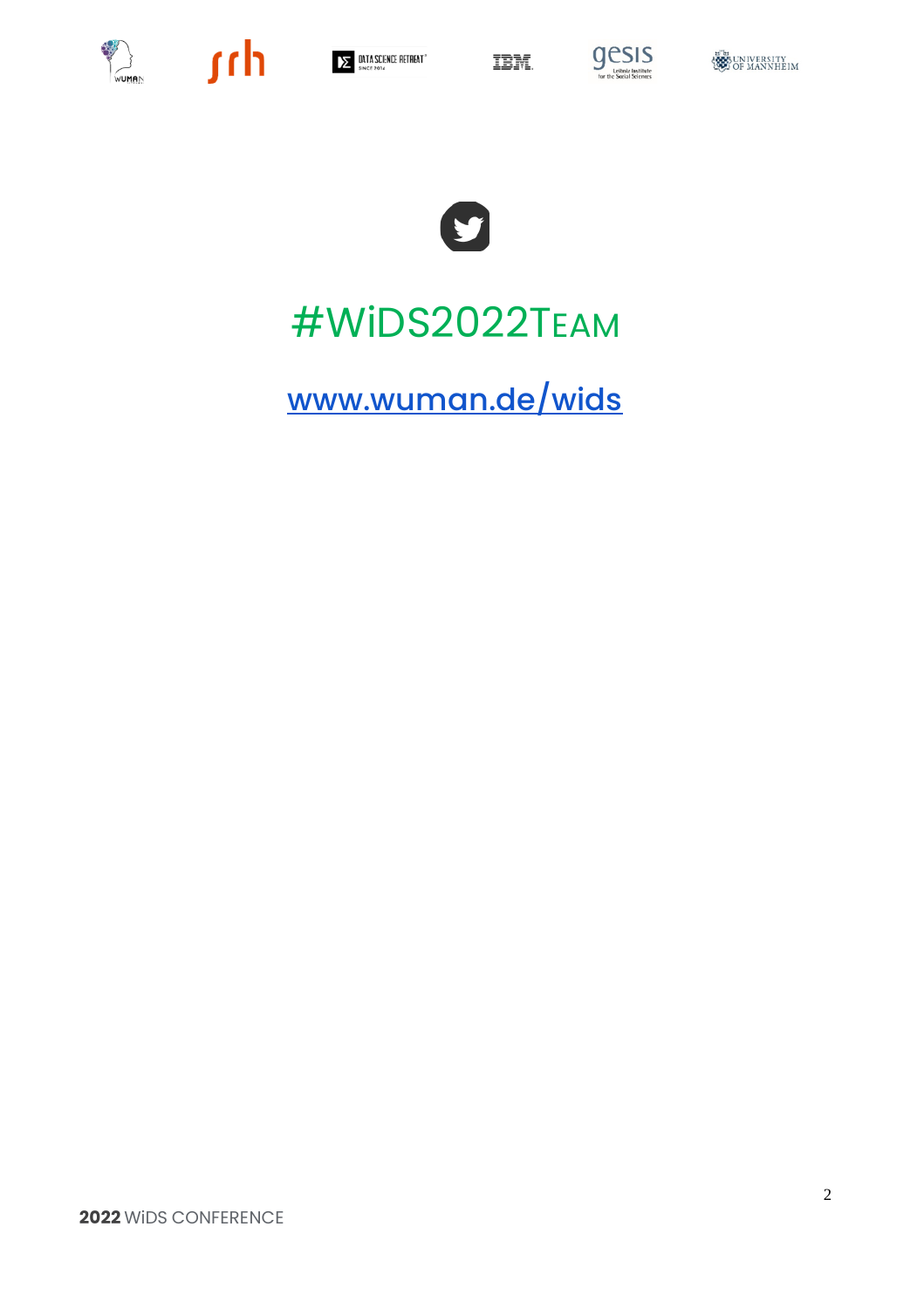

 $\mathbb{R}$  sch







# **TEAM**







DR. DANIELA ACKERMANN-PIEK SRH FERNHOCHSCHULE - THE MOBILE UNIVERSITY

WUMANETZWERK



DR. MEIKE BONEFELD DR. ANNE-SOPHIE WAAG KATHARINA BURGDORF WUMANETZWERK

WUMANETZWERK



HAZEL WAT DATA SCIENCE RETREAT



YAN WANG IBM



NATASCHA MASSING GESIS - LEIBNIZ INSTITUTE FOR THE SOCIAL SCIENCES UNIVERSITY OF MANNHEIM



MARISABEL GONZALEZ **OCANTO**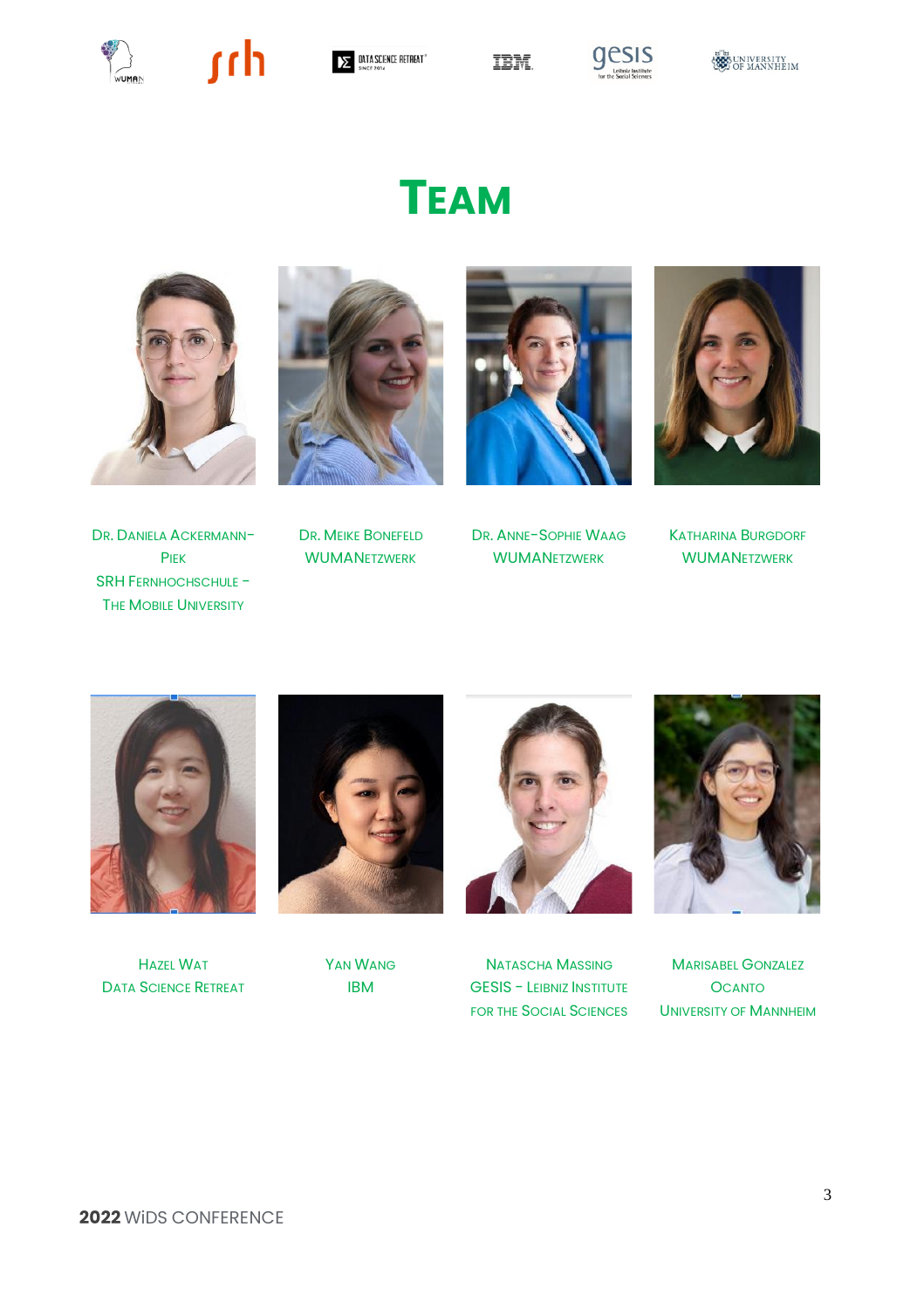





**IBM** 







**WOMEN IN DATA SCIENCE MANNHEIM** 

WiDS regional Mannheim provides an opportunity to hear about the latest data science-related research in a number of domains, learn how leading-edge companies are using data science for success, and connect with potential mentors and collaborators in the field.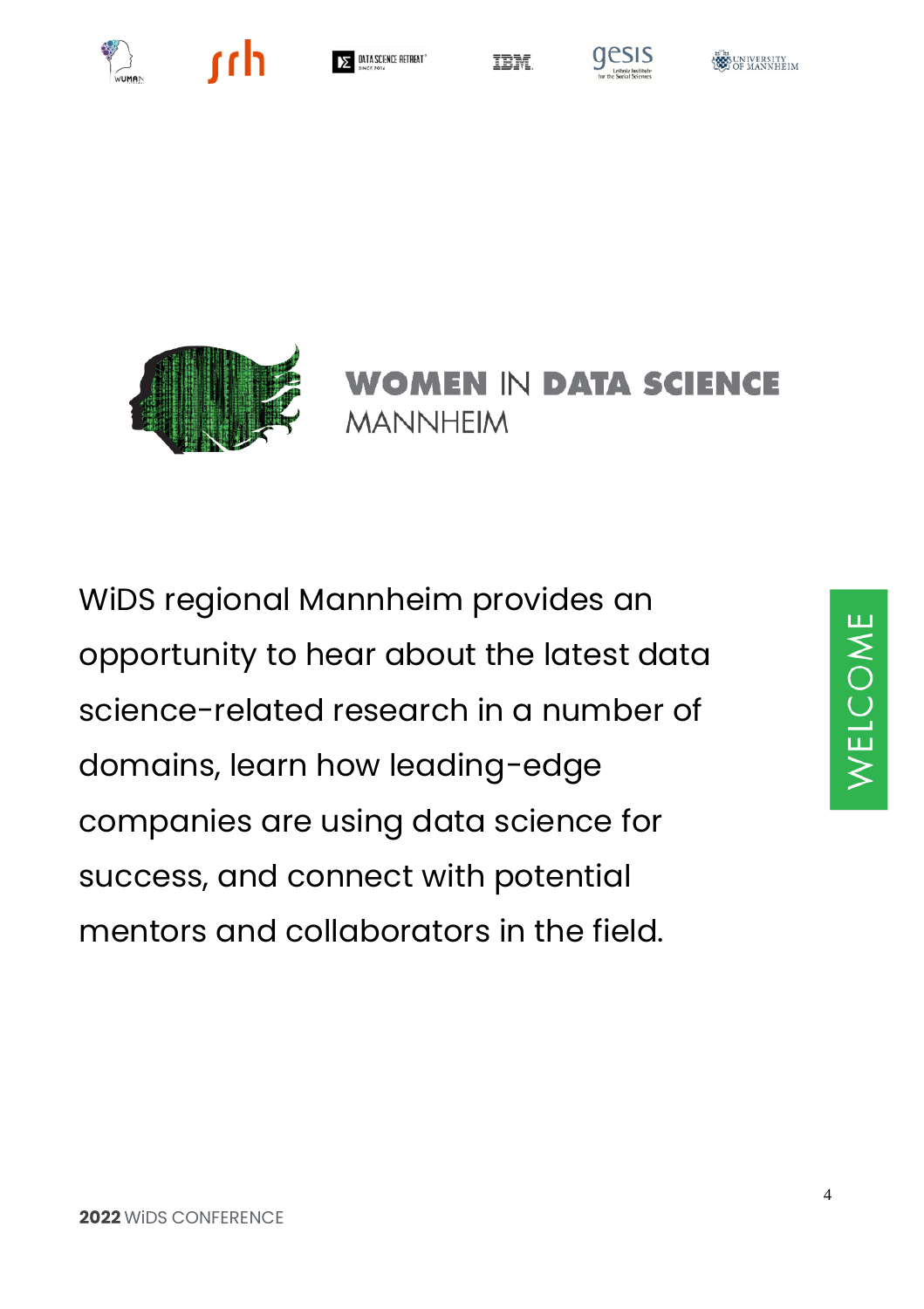#### ALL ARTISTS

Ē

# CONFERENCE SCHEDULE — 05 APR 2022

| $15:00 - 15:15$ | <b>WELCOME &amp; OPENING REMARKS</b>                                                                                                                                                                                          |
|-----------------|-------------------------------------------------------------------------------------------------------------------------------------------------------------------------------------------------------------------------------|
| $15:15 - 15:45$ | <b>KEYNOTE</b><br>Prof. Rebecca D. Frank, Ph.D<br>Einstein Center Digital Future Juniorprofessor for<br>Information Management, Berlin School of Library<br>and Information Science, Humboldt-Universität zu<br><b>Berlin</b> |
| $15:45 - 16:10$ | ETHICAL ISSUES IN NATURAL LANGUAGE<br><b>PROCESSING</b><br>Dr. Anne Lauscher<br>Postdoctoral Researcher MilaNLP, Bocconi University,<br>Milan                                                                                 |
| $16:10 - 16:30$ | <b>BREAK</b>                                                                                                                                                                                                                  |
| $16:30 - 16:50$ | <b>NETWORKING I</b>                                                                                                                                                                                                           |
| $16:50 - 17:00$ | <b>WRAP-UP NETWORKING I</b>                                                                                                                                                                                                   |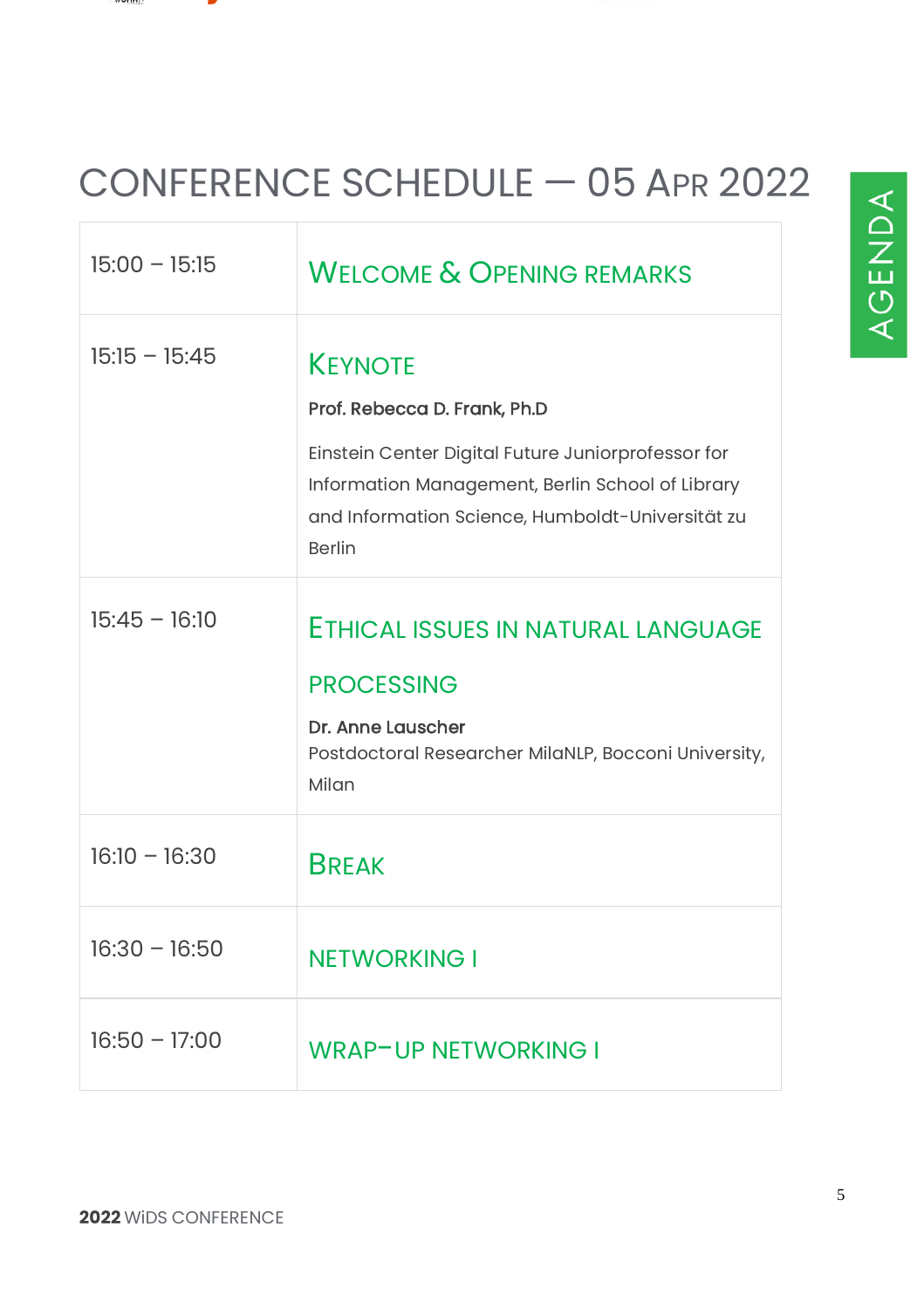

T.

| $17:00 - 17:30$ | $DATA$ SCIENCE $=$ DATA FOR SCIENCE?<br>Mag Dr. Katja Mayer<br>Postdoctoral Researcher at the University of Vienna,<br>Science and Technology Studies |
|-----------------|-------------------------------------------------------------------------------------------------------------------------------------------------------|
| $17:30 - 17:45$ | <b>BREAK</b>                                                                                                                                          |
| $17:45 - 18:10$ | <b>FROM SOCIAL SCIENCE TO DATA SCIENCE</b><br>Dr. Cosima Meyer, AI and Data Science @IBM,<br>Germany                                                  |
| $18:10 - 18:30$ | <b>NETWORKING II</b>                                                                                                                                  |
| $18:30 - 18:45$ | <b>QUESTIONS &amp; ANSWERS</b>                                                                                                                        |
| $18:45 - 19:00$ | <b>CLOSING REMARKS</b>                                                                                                                                |
| 19:00           | <b>END OF EVENT</b>                                                                                                                                   |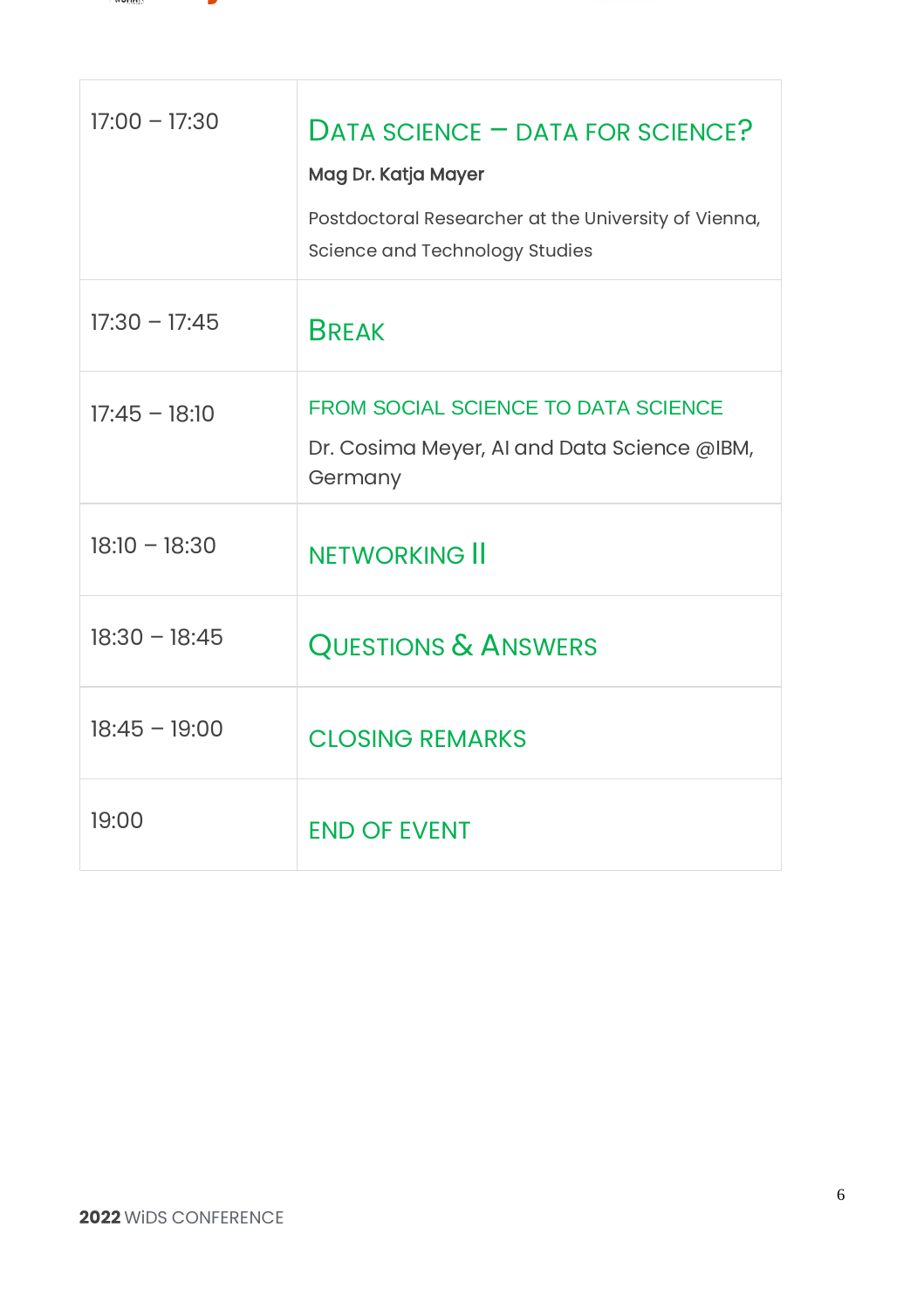



 $\Sigma$  data science retreat

**TRM** 



SPEAKER



## **PROF. REBEKKA D. FRANK, PH.D** (she/her)

Einstein Center Digital Future Juniorprofessor for Information Management Berlin School of Library and Information Science Humboldt-Universität zu Berlin

#### **Bio**

Prof. Rebecca D. Frank, PhD is a Juniorprofessor at the Humboldt-Universität zu Berlin Institut für Bibliotheks- und Informationswissenschaft (IBI). She is also affiliated with the Einstein Center Digital Future (ECDF). Her research examines the social construction of risk in trustworthy digital repository audit and certification. She also conducts research in the areas of open data, digital preservation, digital curation, and data reuse, focusing on social and ethical barriers that limit or prevent the preservation, sharing, and reuse of digital information. She has a PhD from the University of Michigan School of Information, an MSI from the University of Michigan School of Information with a specialization in Preservation of Information, and a BA in Organizational Studies from the University of Michigan. Her work has been supported by the Einstein Centre Digital Future, the InfraLab Berlin, the National Science Foundation (United States), and the Australian Academy of Science.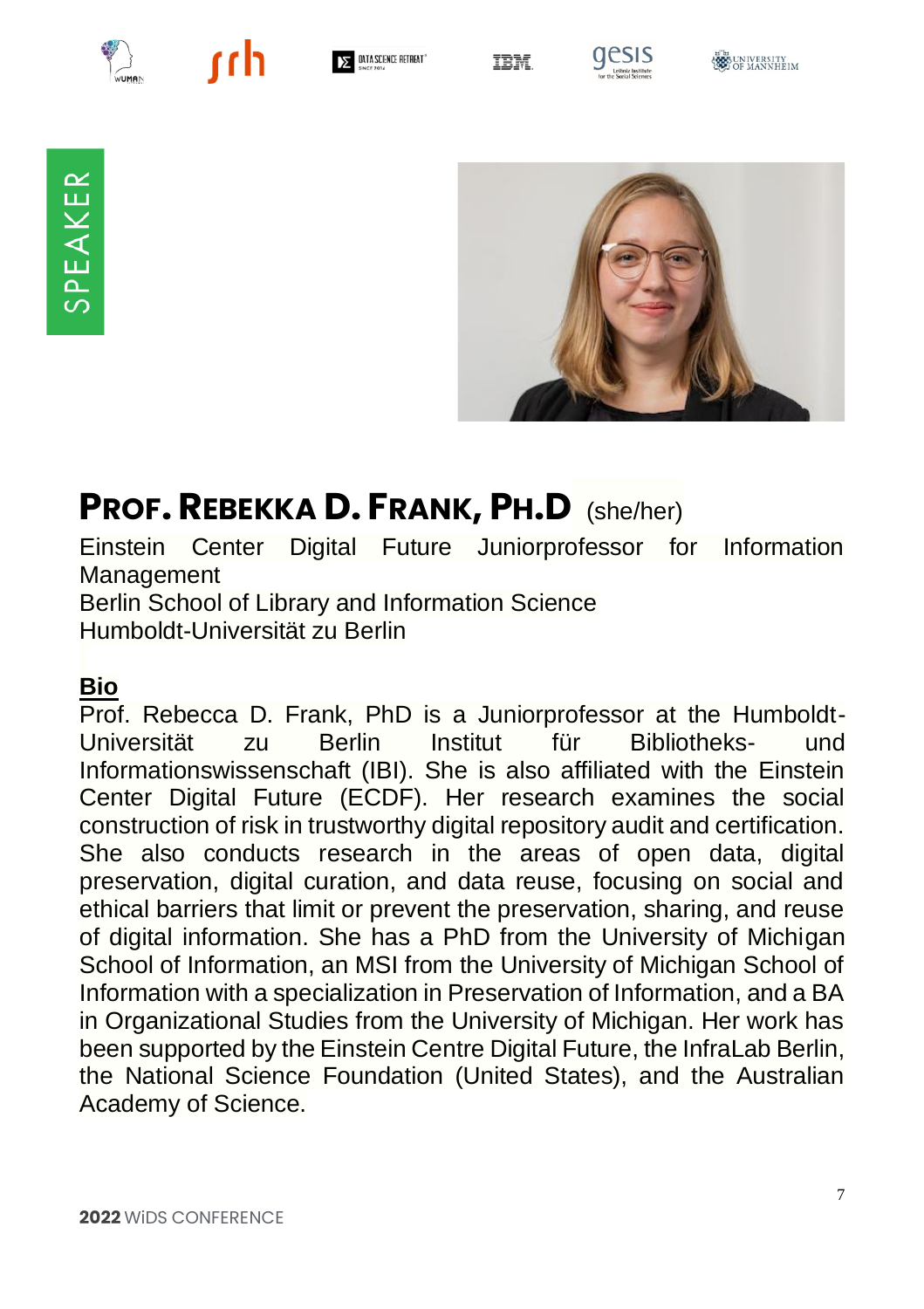



DATA SCIENCE RETREAT"





**BELLIVERSITY** 



### **DR. ANNE LAUSCHER** (she/her)

Postdoctoral Researcher MilaNLP, Bocconi University, Milan

### **Bio**

Dr. Anne Lauscher is a postdoctoral researcher in the Natural Language Processing group at Bocconi University in Milan, Italy, where she is working on introducing demographic factors into language processing systems with the aim of improving algorithmic performance and system fairness. She obtained her Ph.D., awarded with the highest honors, from the Data and Web Science group at the University of Mannheim, Germany, where her research focused on the interplay between language representations and computational argumentation. During her studies, she also interned at and became an independent research contractor for Grammarly Inc. and for the Allen Institute for Artificial Intelligence.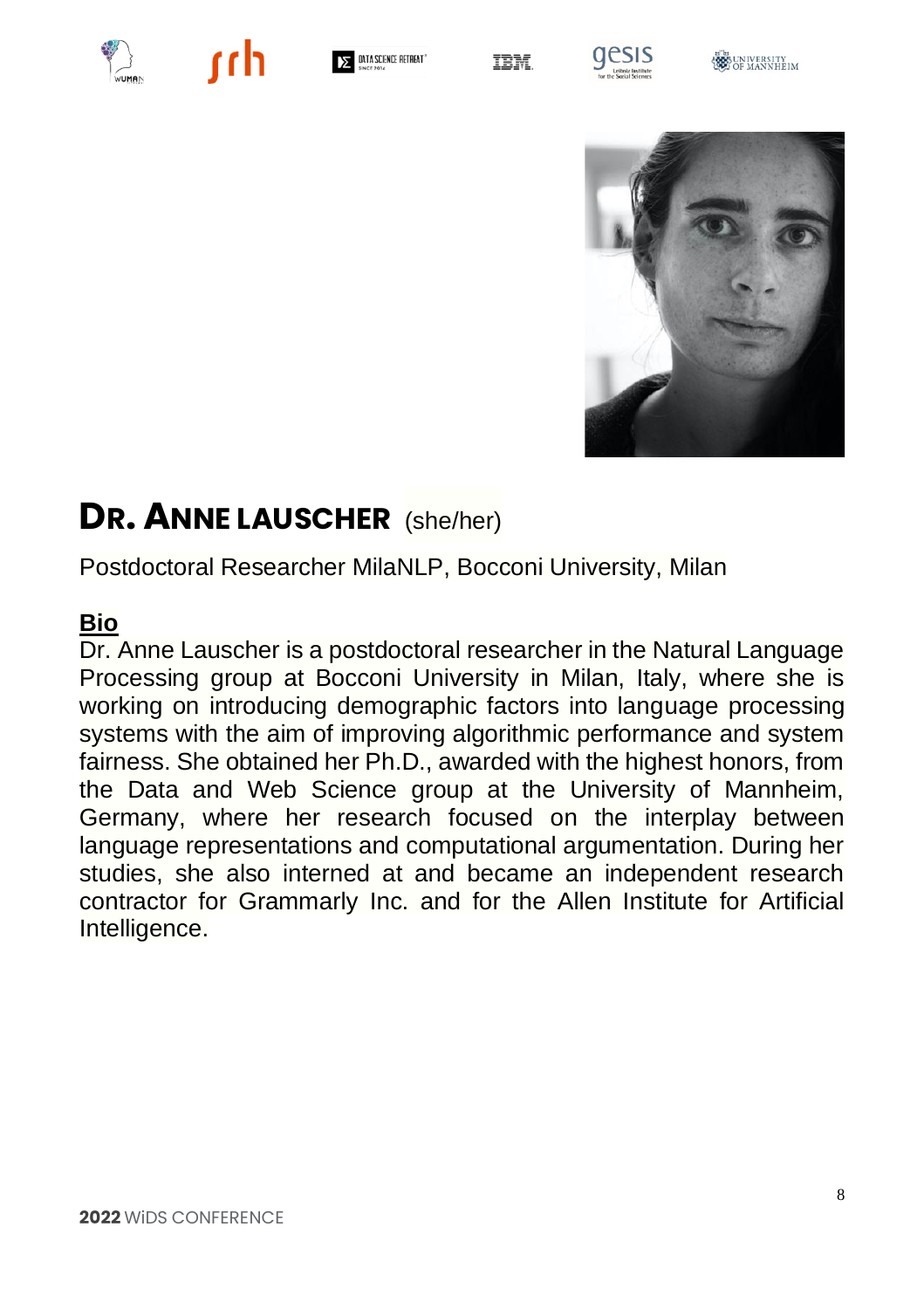



 $\Sigma$  data science retreat

**IBM** 







### **DR. COSIMA MEYER** (she/her)

AI and Data Science @ IBM, Germany

#### **Bio**

Dr. Cosima Meyer is passionate about making the world a better place using data and empowering women. This is why she joined IBM after receiving her PhD in conflict studies at the University of Mannheim to create tomorrow's future. She is further an organizer and a facilitator of data science meetings as part of R-Ladies Cologne and the methods blog Methods Bites.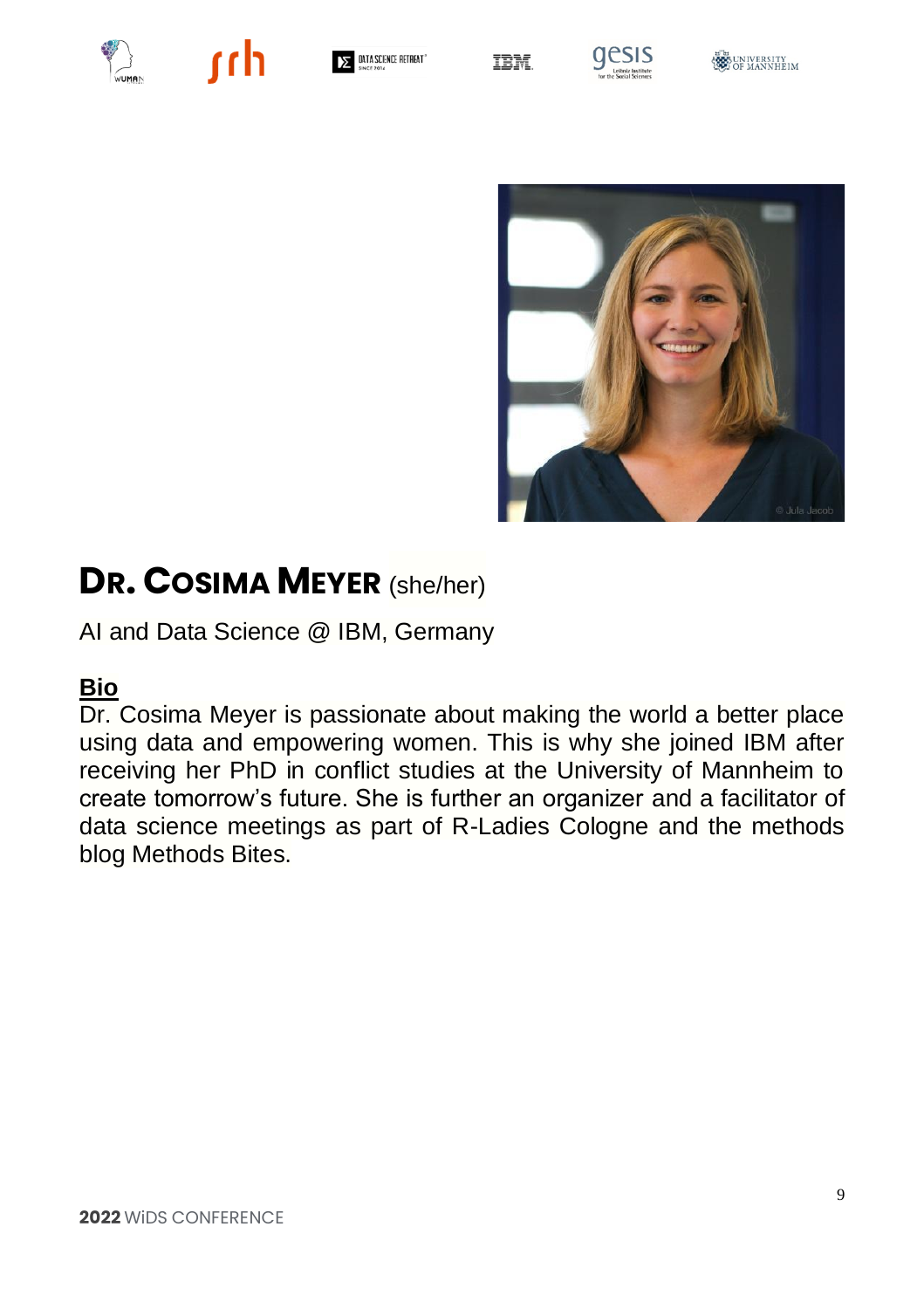



DATA SCIENCE RETREAT"

IBM







### **MAG DR.KATJA MAYER** (she/her)

University of Vienna, Science and Technology Studies

#### **Bio**

Dr. Katja Mayer is a sociologist and Elise Richter fellow at the University of Vienna, Austria. Among other activities she runs the project "Politics of Openness - Open Data Practices in the Computational Social Sciences" at the department of Science and Technology Studies. Furthermore, her focus as senior scientist at the Center for Social Innovation (ZSI) is on research and innovation policy.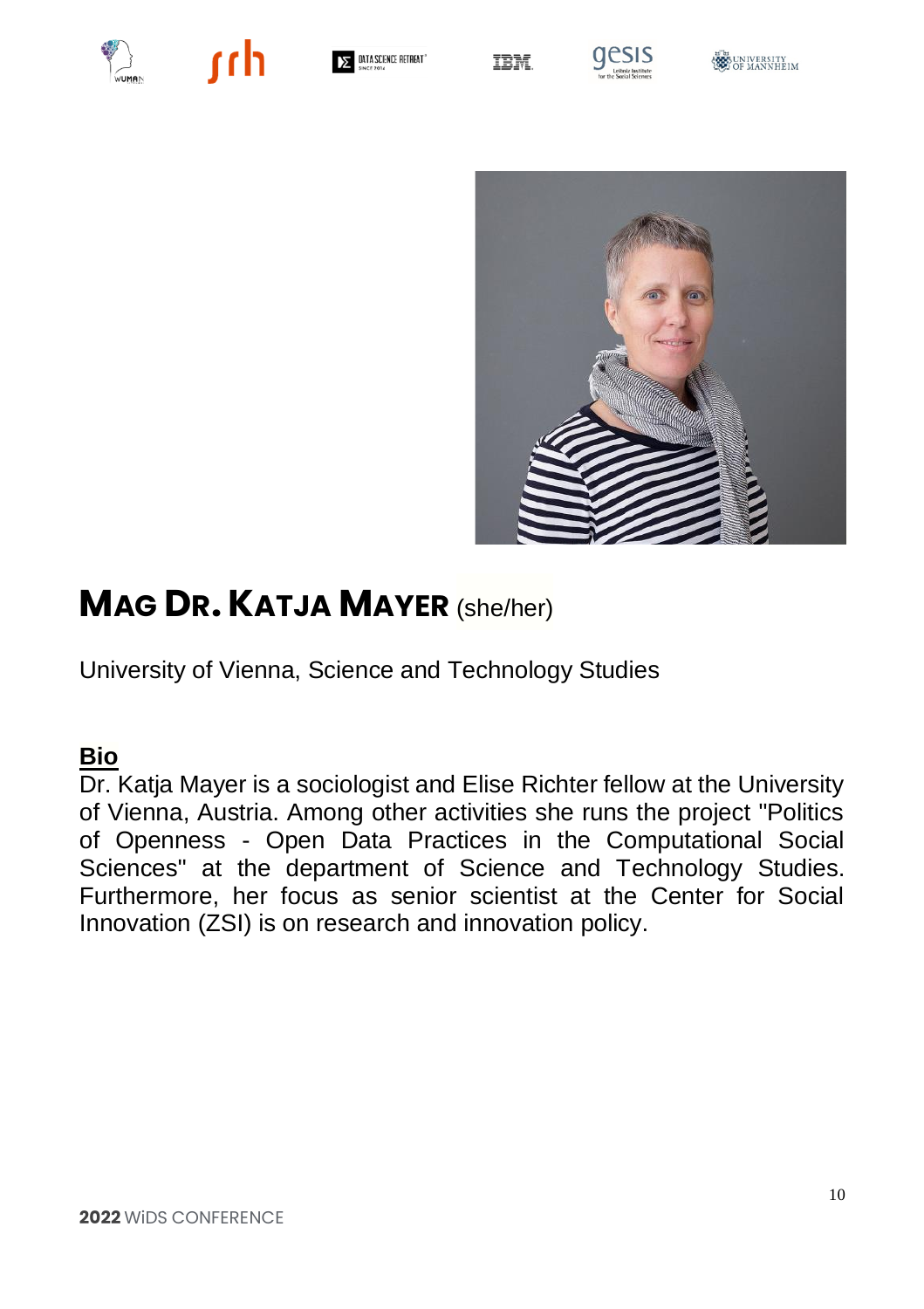



# THANK YOU TO…

*The amazing conference speakers, panelists, and moderators.*